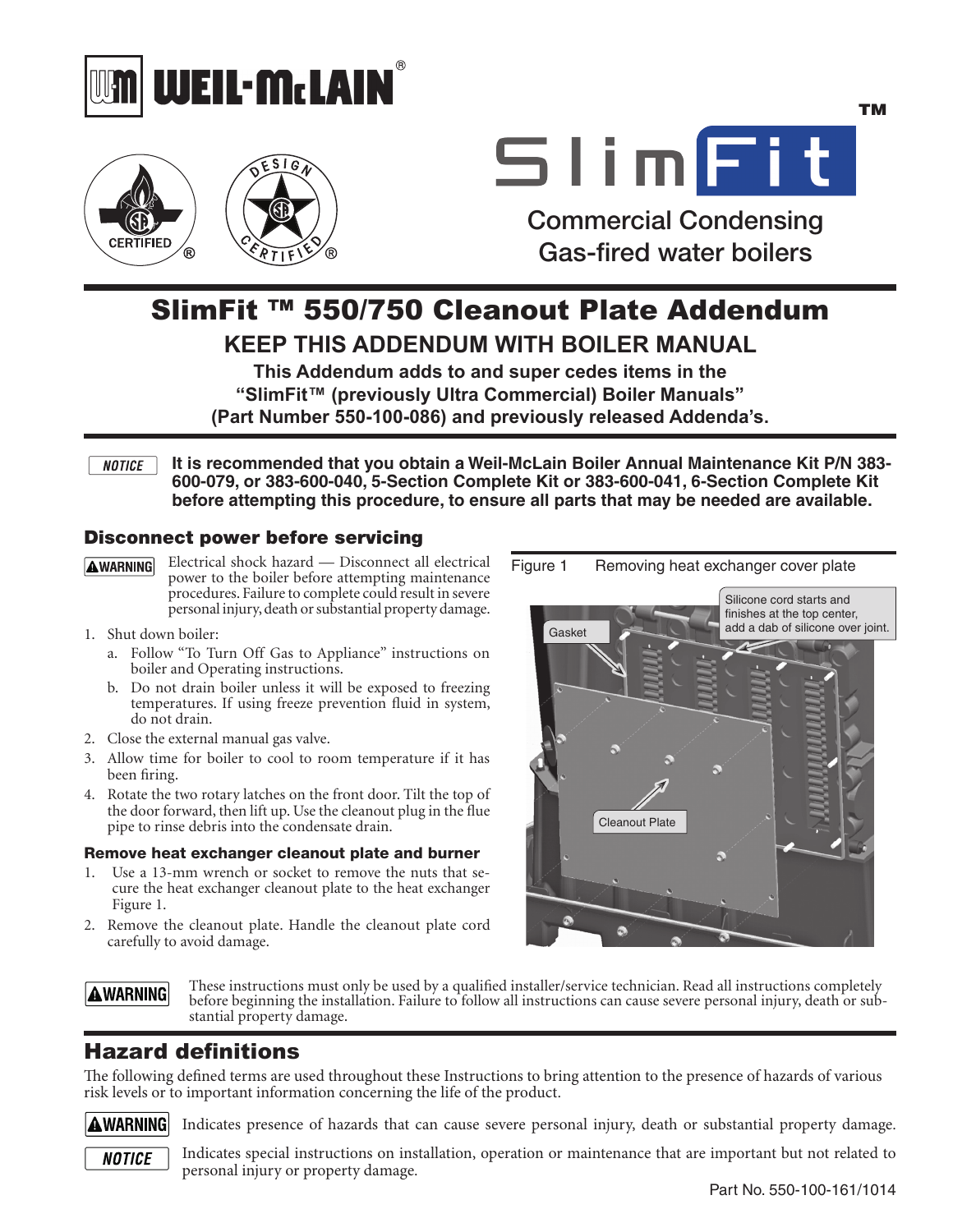

- 3. Follow the procedure on page 81 of Boiler manual to remove the burner, piping end combustion chamber access plate and the blower/venturi/mixing tube assembly.
- The boiler contains ceramic fiber materials. Use care **AWARNING** when handling these materials per instructions on page 78 of Boiler manual. Failure to comply could result in severe personal injury.

#### Use heat exchanger cleaning tool

- 1. Use the heat exchanger cleaning tool (supplied with the boiler) or a piece of 20-gauge or lighter sheet metal ¾" wide by about 18 inches long to loosen deposits.
- 2. Slide the cleaning tool through the heat exchanger pins in the three directions shown in Figure 2.
- 3. Vacuum the debris out of the base through the flue inspection opening.

#### Water spray the heat exchanger

- 1. Disconnect the condensate line at the bottom of the heat exchanger so debris will not clog the trap.
	- a. Loosen the hose clamps at both ends of the condensate line.
	- b. Remove the line and place a pan under the trap connection.
- 2. Use the burner openings to spray water down onto the heat exchanger pins. Continue spraying until all debris on the pins has been flushed into the base.
	- a. Spray water into the flue inspection opening to flush remaining sediment to the condensate outlet.
	- b. Spray water through the condensate line to clean it thoroughly.
	- c. Remove the pan and re-install the condensate line.
	- d. Re-install the flue inspection plug.

Figure 2 Cleaning heat exchanger with cleaning tool



#### Replace cleanout plate gasket

- 1. Replace the red silicone cord with new from Annual Maintenance kit or cover plate replacement kit.
- 2. Make sure any old silicone has been properly removed.
- 3. Make sure cover plate gasket is in the groove of the heat exchanger.
- 4. When installing the silicone cord gasket, the seam should start at the top middle of the gasket groove, see Figure 1. Place a dab of silicone on the seam at start and end, see Figure 1.

**Cleanout plate gaskets —** Replace silicone cord **AWARNING** gasket before placing the boiler back in operation.

#### **To install the silicone cord gasket:**

When installing the silicone cord gasket, the seam should start at the top middle of the gasket groove. See Figure 1.

Carefully place the cord in the groove all around the cleanout plate.

Place a dab of silicone on the seam at start and end. See Figure 1.

Do not splice pieces together. The gasket must be installed as one piece.

When inserting the gasket, do not stretch the cord or stretch around corners. This could cause the cord not to seal correctly, resulting in possible flue gas or condensate leakage.

Failure to comply could result in severe personal injury, death or substantial property damage.

#### Re-install cleanout plate

- 1. Re-install the cover plate following the sequence shown in the appropriate illustration, Figure 3 or Figure 4, page 3.
- 2. Re-install the hex head nuts on the cover plate mounting studs and tighten in the staggered pattern shown for the boiler model (Figure 3 , or for SF-550 or Figure 4 , page 3 for SF-750) until the cover plate is uniformly tightened.
- Gradually tighten the cleanout plate nuts in the se-**AWARNING** quence shown. Torque to 18 N-m/160 in-lbs/13 ft-lbs.

If the tightening is not done using this top-tobottom, center out method, the plate could buckle, allowing a flue gas leakage.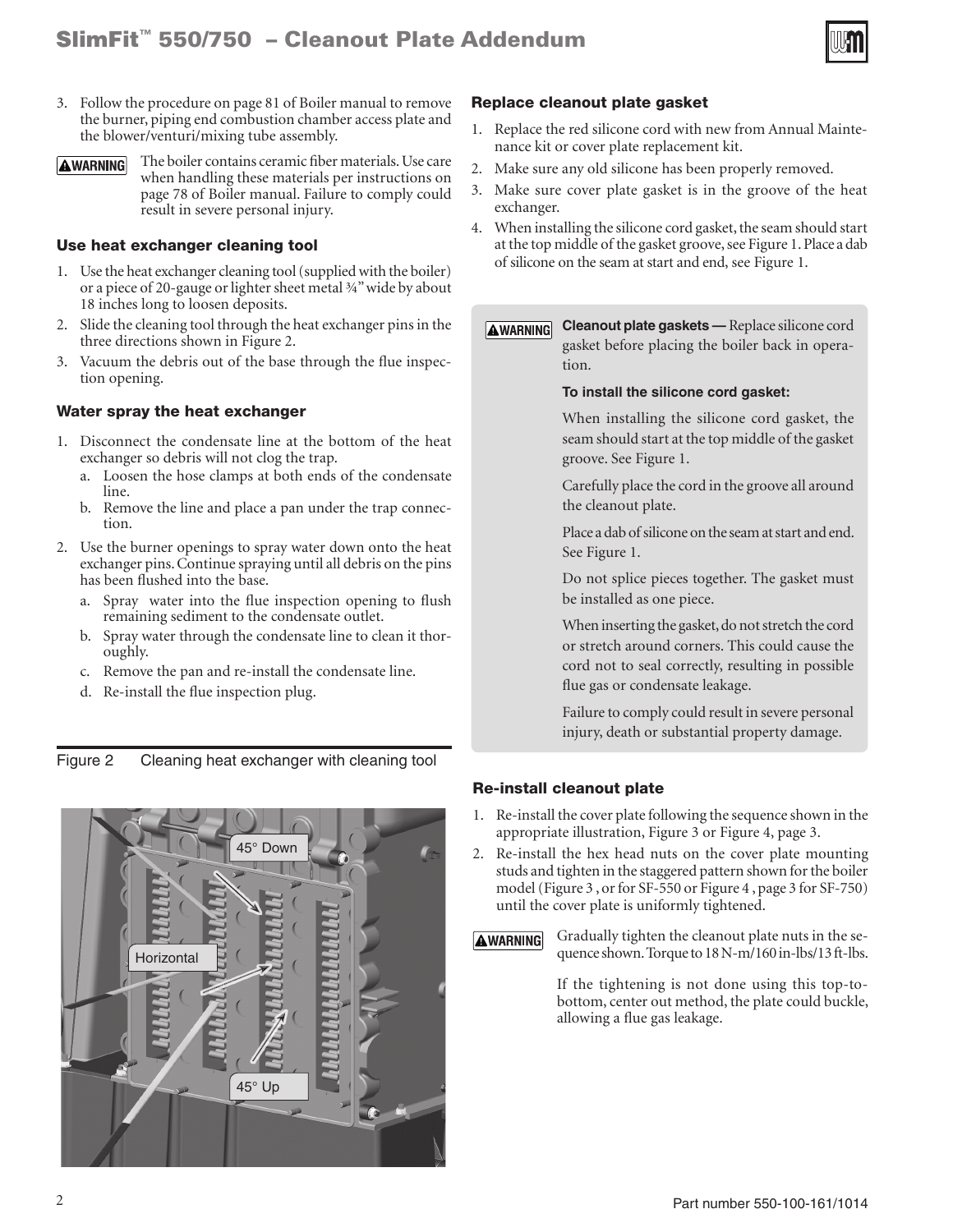

**Figure 3 Nut tightening sequence — SF-550 Gradually tighten the nuts, repeating the sequence shown below until the torque reaches 160 inch-pounds +/- 10 inch-pounds / 18 N-m +/- 1 N-m**



**Figure 4 Nut tightening sequence — SF-750 Gradually tighten the nuts, repeating the sequence shown below until the torque reaches 160 inch-pounds +/- 10 inch-pounds / 18 N-m +/- 1 N-m**



#### Re-install burner, mixing tube and blower assembly

- 1. Follow the procedure on page 81 of Boiler manual to re-install the burner, and other components.
- 2. Reconnect wiring, including the ignitor ground wire connection to the top ignitor mounting screw.

#### Restart and test the boiler

- 1. Restore gas supply and power to the boiler.
- 2. Start the boiler and verify operation following the procedures given in this manual.

#### Perform startup and check/out

**AWARNING** 

Removing and reinstalling components can change boiler behavior.

After any maintenance procedure, you must verify operation after servicing. To do so, follow the complete procedure for boiler and system startup, beginning on page 70 of the Boiler manual. Failure to comply could result in severe personal injury, death or substantial property damage.